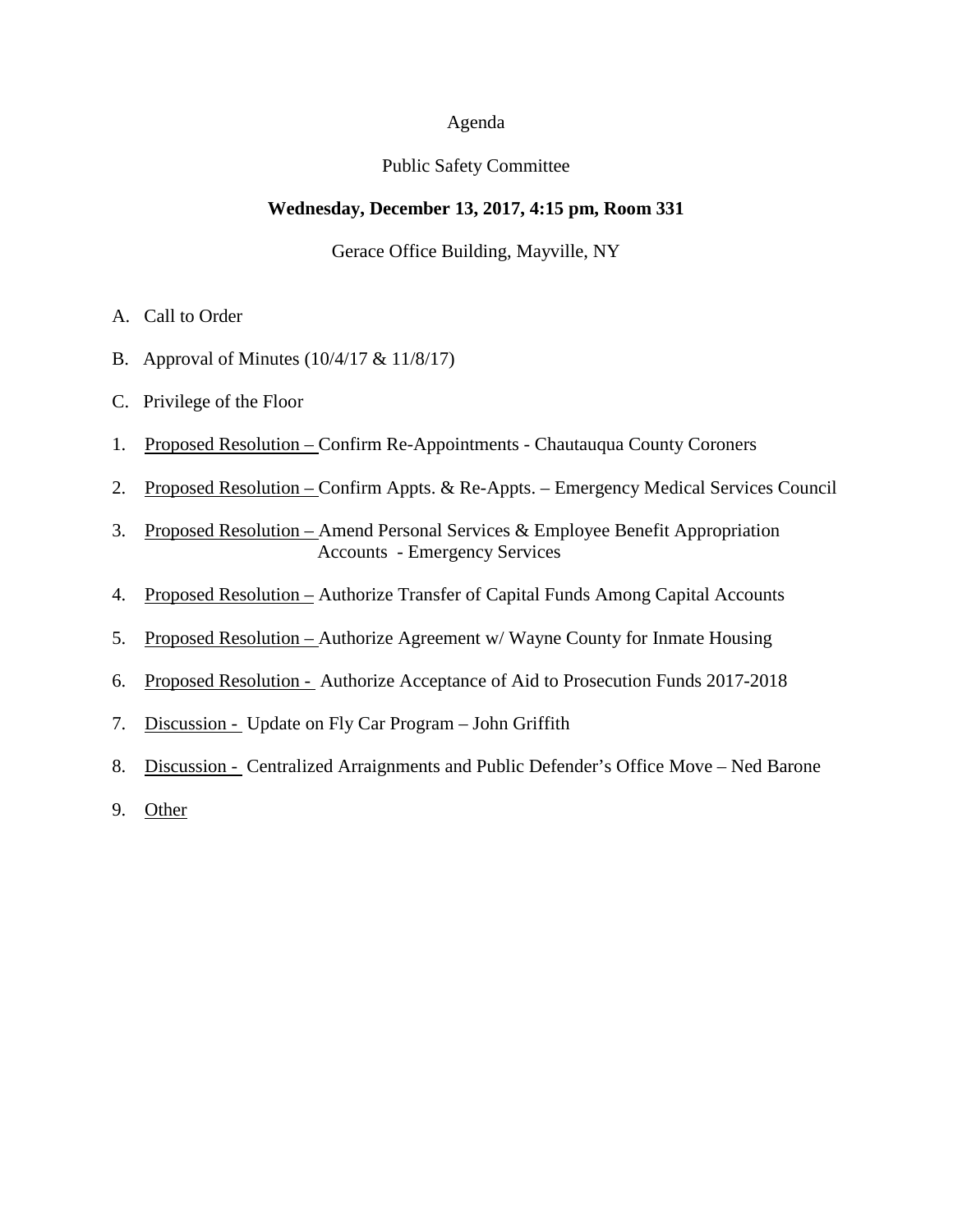**TITLE:** Confirm Re-Appointments - Chautauqua County Coroners

**BY:** Public Safety Committee:

## **AT THE REQUEST OF:** Chairman David Himelein:

WHEREAS, two of the four offices of Coroner in Chautauqua County become vacant on January 1, 2018; and

WHEREAS, the County Charter has vested in the County Legislature the power to appoint Coroners henceforth as the offices become vacant; therefore be it

RESOLVED, That the Chautauqua County Legislature does hereby appoint the following persons as Chautauqua County Coroner for three year term to expire December 31, 2020.

Warren Riles Francis Migliore, Jr.<br>39 Main Street 415 East 4<sup>th</sup> Street 39 Main Street<br>
PO Box 357 Jamestown, N.Y. 1 Forestville, N.Y. 14062

Jamestown, N.Y. 14701

### **\_\_\_\_\_\_\_\_\_\_\_\_\_APPROVED \_\_\_\_\_\_\_\_\_\_\_\_\_VETOES (VETO MESSAGE ATTACHED)**

**\_\_\_\_\_\_\_\_\_\_\_\_\_\_\_\_\_\_\_\_\_\_\_\_\_\_\_\_\_\_\_\_\_\_\_\_ \_\_\_\_\_\_\_\_\_\_\_\_\_**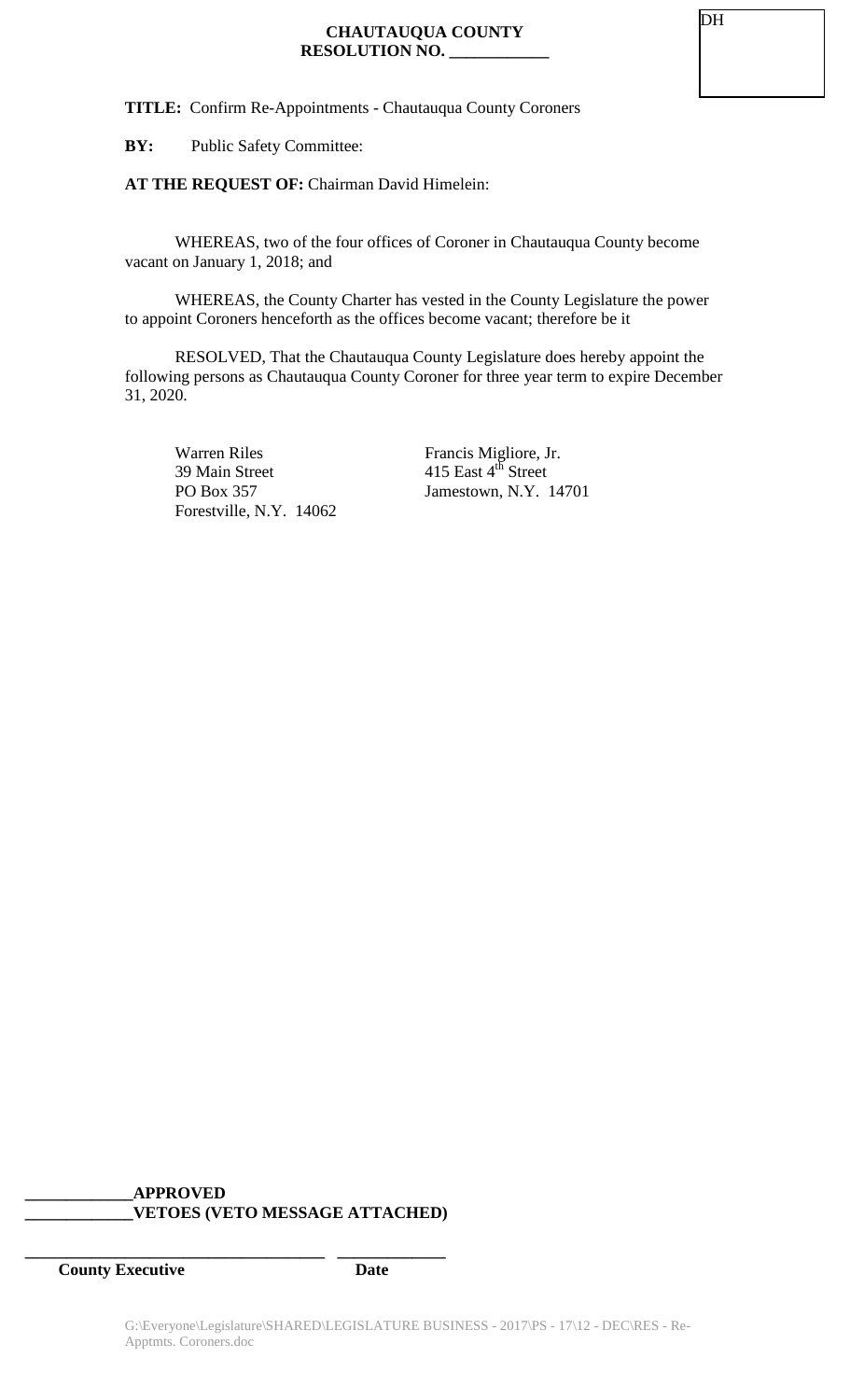### **CHAUTAUQUA COUNTY RESOLUTION NO.\_\_\_\_\_\_\_\_\_\_\_\_\_**

**TITLE:** Confirm Appointments & Re- Appointments- Emergency Medical Services Council

**BY:** Public Safety Committee:

**AT THE REQUEST OF:** County Executive Vincent W. Horrigan:

WHEREAS, Vincent W. Horrigan, County Executive, has submitted the following appointments and re-appointments for action by the Chautauqua County Legislature, therefore be it

RESOLVED, That the Chautauqua County Legislature does hereby confirm the following appointments and re-appointments to the Chautauqua County Emergency Medical Services Council.

New Appointments

Matt Stafford Nick Barter 3181 Burton Rd. 61 Maple Ave. Jamestown, N.Y. 14701 Fredonia, N.Y. 14063 Term Expires: 12/31/2020 Term Expires: 12/31/2020

Re-Appointments:

Theresa Penhollow William Johnston Warren Riles Term Expires: 12/31/19 Term Expires: 12/31/20

Joyce Matthews Darlene Morrison Chris Roll

Edward Brooks E. Lawrence Barter 70 Hunt Rd. 9 Pine Dr. Jamestown, N.Y. 14701 Fredonia, N.Y. 14063

PO Box 317. 401 Palmer St. PO Box 357 3435 Bard Rd Jamestown, N.Y. 14701 39 Main St. Cassadaga, N.Y. 14718 Term Expires: 12/31/20 Forestville, N.Y. 14062

41 E. Evans St. 6716 Main St. PO Box 452 Mayville, N.Y. 14757 Cherry Creek, N.Y. 14723 83 Jamestown St.

Term Expires: 12/31/20 Term Expires: 12/31/2020

Term Expires: 12/31/20 Term Expires: 12/31/20 Sinclairville, N.Y. 14782 Term Expires: 12/31/20

### **\_\_\_\_\_\_\_\_\_\_\_\_\_APPROVED \_\_\_\_\_\_\_\_\_\_\_\_\_VETOES (VETO MESSAGE ATTACHED)**

\_\_\_\_\_\_\_\_\_\_\_\_\_\_\_\_\_\_\_\_\_\_\_\_\_\_\_\_\_\_\_\_\_\_ \_\_\_\_\_\_\_\_\_\_\_\_\_\_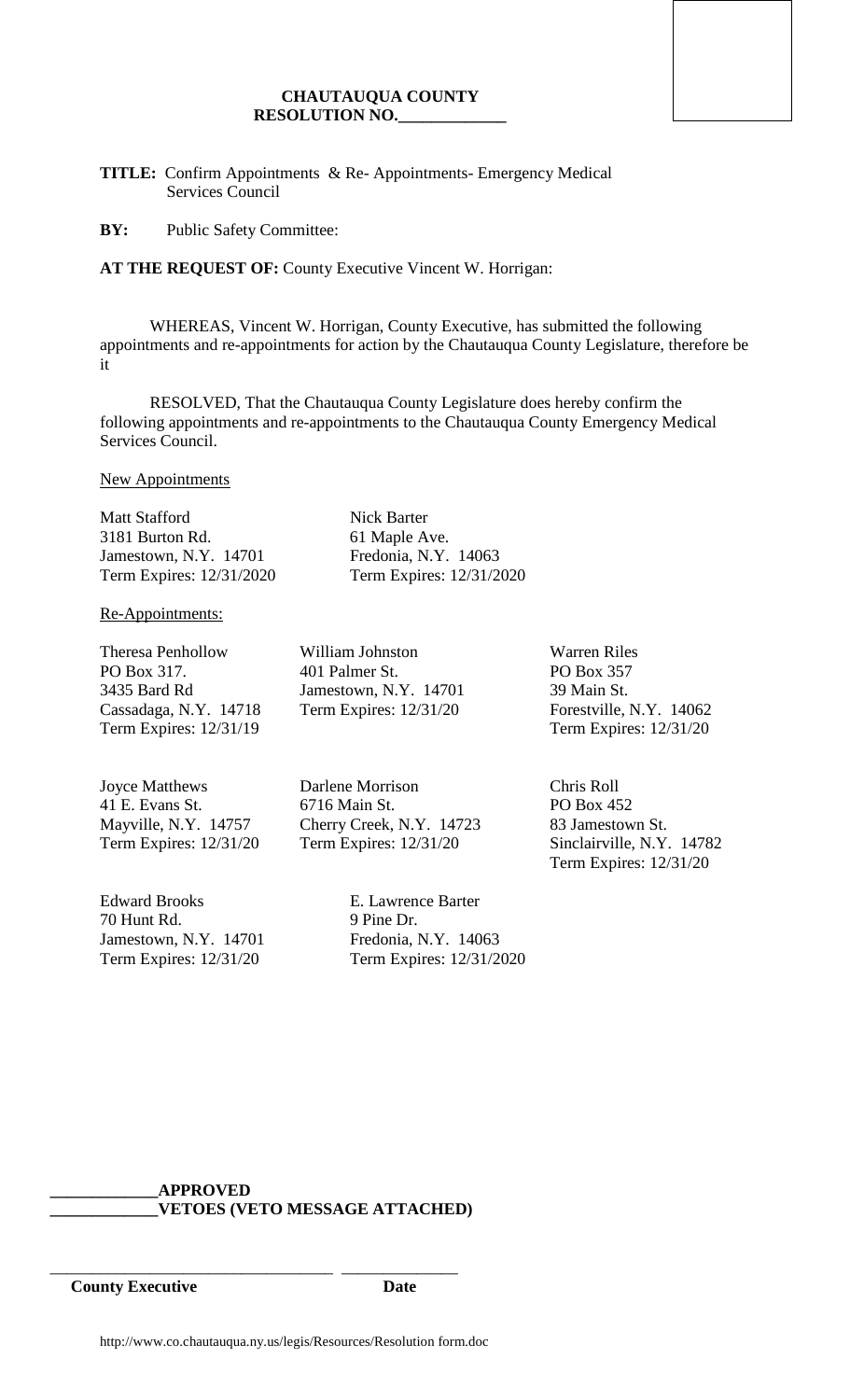# **CHAUTAUQUA COUNTY RESOLUTION NO.\_\_\_\_\_\_\_\_\_\_\_\_\_**



**TITLE:** Amend Personal Services & Employee Benefit Appropriation Accounts –Emergency Services

**BY:** Public Safety and Audit & Control Committees:

**AT THE REQUEST OF:** County Executive Vincent W. Horrigan:

WHEREAS, some Emergency Services expenses have exceeded initial budgetary estimates, as well as some appropriations have a surplus; therefore be it

RESOLVED, That the Director of Finance is hereby authorized and directed to make the following changes to the 2017 budget:

|                   | INCREASE APPROPRIATION ACCOUNTS:         |          |
|-------------------|------------------------------------------|----------|
| $A.3989.EMT.---1$ | Personal Services-EMT Training           | \$10,000 |
| A.3989.EMT.----.8 | <b>Employee Benefits-EMT Training</b>    | \$3,000  |
|                   | Total                                    | \$13,000 |
|                   | DECREASE APPROPRIATION ACCOUNTS:         |          |
| $A.3989.EMS.---1$ | Personal Services-Fly Car Program        | \$10,000 |
| A.3989.EMS.----.8 | <b>Employee Benefits-Fly Car Program</b> | \$3,000  |
|                   | Total                                    | \$13,000 |

**\_\_\_\_\_\_\_\_\_\_\_\_\_APPROVED \_\_\_\_\_\_\_\_\_\_\_\_\_VETOES (VETO MESSAGE ATTACHED)**

\_\_\_\_\_\_\_\_\_\_\_\_\_\_\_\_\_\_\_\_\_\_\_\_\_\_\_\_\_\_\_\_\_\_ \_\_\_\_\_\_\_\_\_\_\_\_\_\_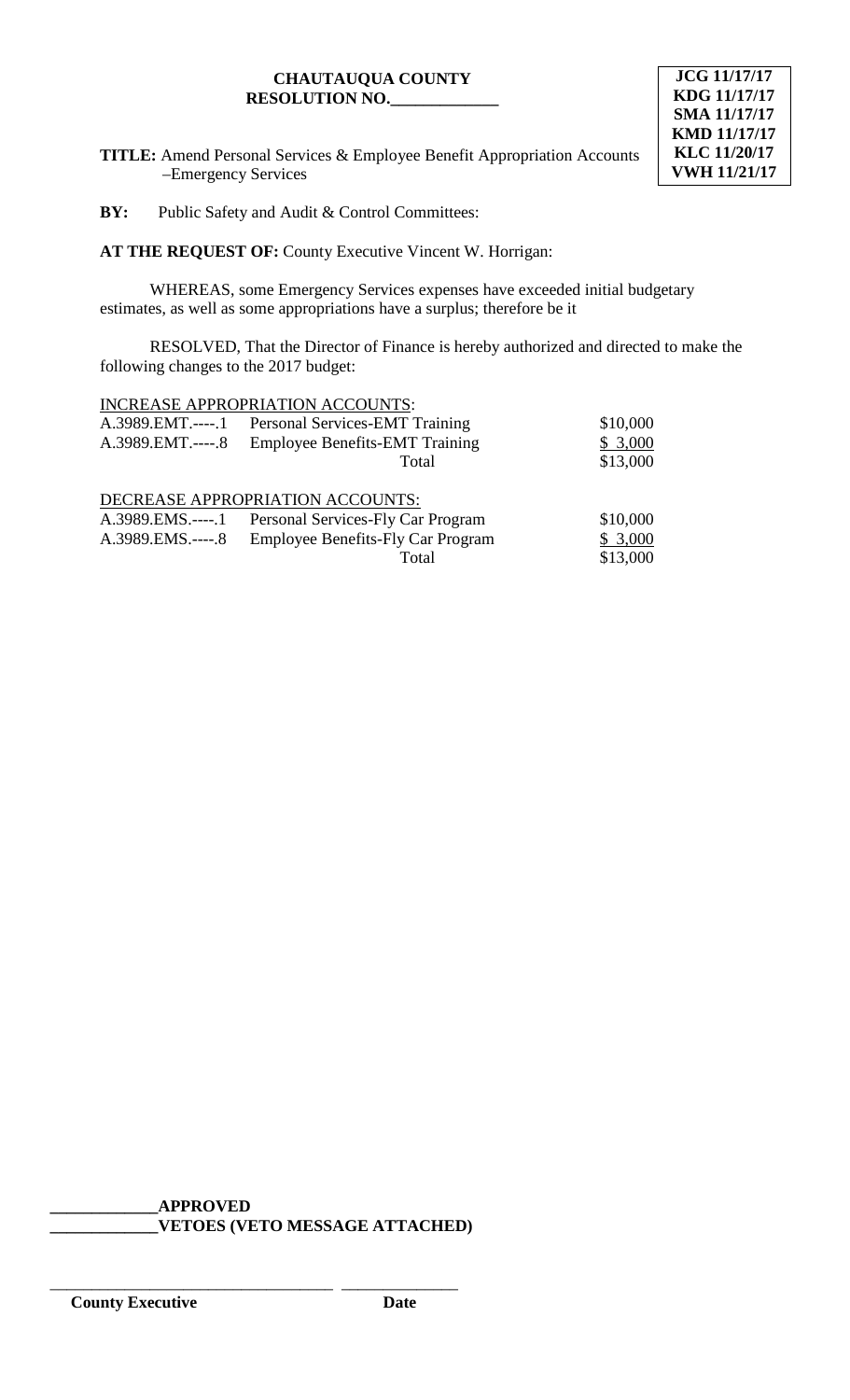### **CHAUTAUQUA COUNTY RESOLUTION NO. \_\_\_\_\_\_\_\_\_\_\_**

**TITLE:** Authorize Transfer of Capital Funds Among Capital Accounts

**BY:** Public Safety and Audit & Control Committees:

**AT THE REQUEST OF:** County Executive Vincent W. Horrigan:

WHEREAS, the Chautauqua County Legislature has allocated certain monies for capital projects; and

WHEREAS, one of these capital projects was not able to be completed; and

WHEREAS, based upon current estimates of some capital projects, some projects will have a budget surplus; and

WHEREAS, the Office of the Sheriff and the Office of Emergency Services would like to cooperatively build and utilize a pole barn; now therefore be it

RESOLVED, That the Director of Finance is authorized make the following changes to the Capital Budget:

|                                                     | DECREASE CAPITAL APPROPRIATION ACCOUNTS: |          |  |  |
|-----------------------------------------------------|------------------------------------------|----------|--|--|
| H.3110.06849.4                                      | Contractual – Storage Pole Barn (2015)   | \$55,660 |  |  |
| H.3010.14960.4                                      | Contractual—Emergency Services-          |          |  |  |
|                                                     | Station Seven Improvements (2017)        | \$14,340 |  |  |
|                                                     | Total                                    | \$70,000 |  |  |
|                                                     |                                          |          |  |  |
| DECREASE CAPITAL REVENUE ACCOUNTS:                  |                                          |          |  |  |
| H.3110.06849.R503.1000                              | Interfund Transfer—Interfund Transfer    | \$55,660 |  |  |
| H.3010.14960. R503.1000                             | Interfund Transfer—Interfund Transfer    | \$14,340 |  |  |
|                                                     | Total                                    | \$70,000 |  |  |
|                                                     |                                          |          |  |  |
| ESTABLISH & INCREASE CAPITAL APPROPRIATION ACCOUNT: |                                          |          |  |  |
| H.3010.14998                                        | Contractual - EMS/CCSO Pole Barn         | \$70,000 |  |  |
|                                                     |                                          |          |  |  |
| ESTABLISH & INCREASE CAPITAL REVENUE ACCOUNT:       |                                          |          |  |  |
| H.3010.14998.R503.1000                              | Interfund Transfer – Interfund Transfer  | \$70,000 |  |  |
|                                                     |                                          |          |  |  |

; and be it further

RESOLVED, That the Director of Finance, after making the amendments stated above, close capital account H.3110.06849 for any further expenditures, and reconcile, post adjustments and begin capitalization as necessary; and be it further

RESOLVED, That upon completion of audit and reconciliation of this closed capital account, any surplus or deficit will be adjusted to the appropriate Fund or Reserve for Capital.

## **\_\_\_\_\_\_\_\_\_\_\_\_\_APPROVED \_\_\_\_\_\_\_\_\_\_\_\_\_VETOES (VETO MESSAGE ATTACHED)**

**\_\_\_\_\_\_\_\_\_\_\_\_\_\_\_\_\_\_\_\_\_\_\_\_\_\_\_\_\_\_\_\_\_\_\_\_ \_\_\_\_\_\_\_\_\_\_\_\_\_**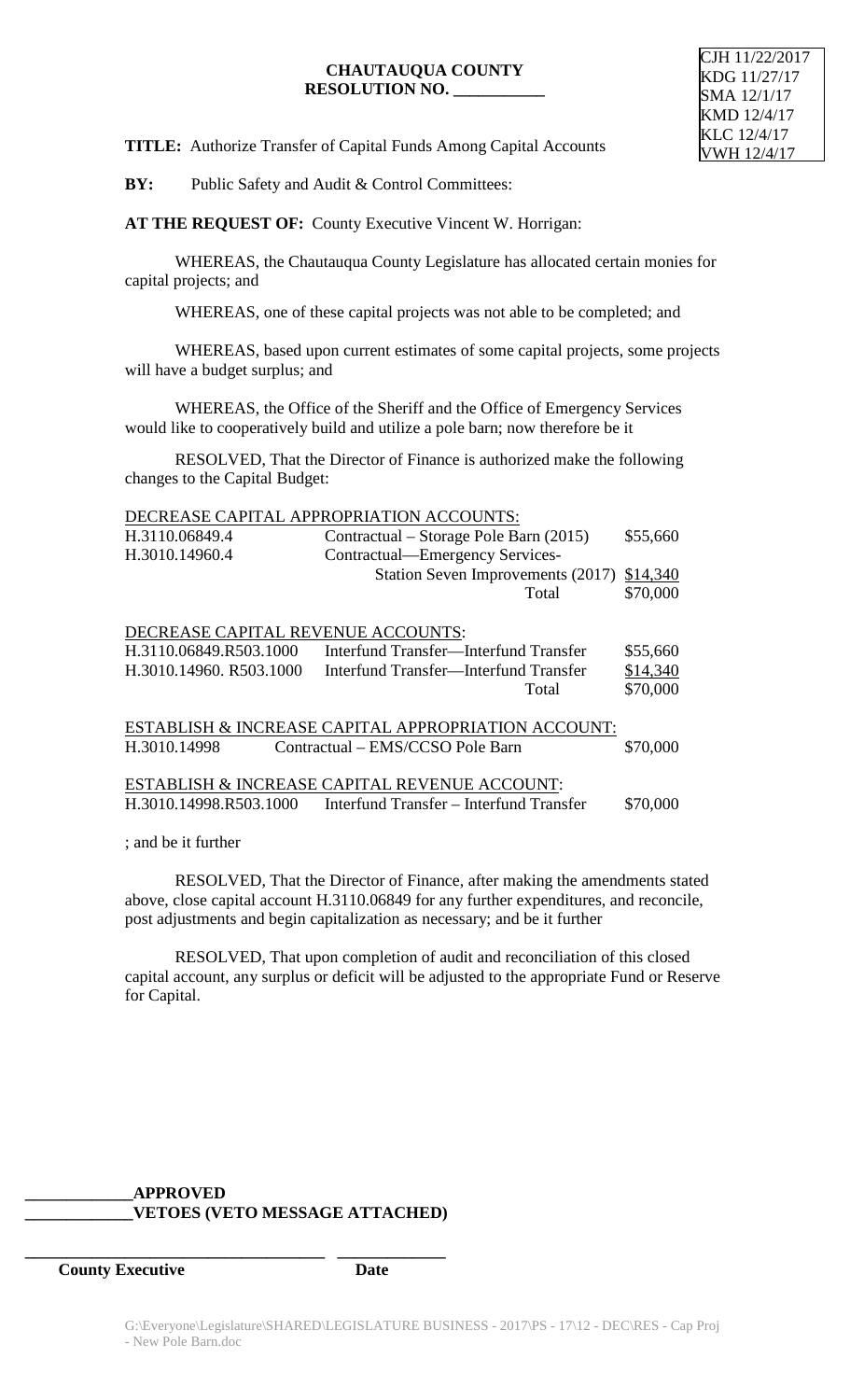## **CHAUTAUQUA COUNTY RESOLUTION NO. \_\_\_\_\_\_\_\_\_\_\_\_\_\_\_**

 JAG 11/28/17 KDG 11/28/17 SMA 11/28/17 KMD 11/28/17 KLC 11/30/17 VWH 11/30/17

**TITLE:** Authorize Agreement with Wayne County for Inmate Housing

**BY:** Public Safety and Audit & Control Committees:

**AT THE REQUEST OF:** County Executive Vincent W. Horrigan:

WHEREAS, on occasion, the Chautauqua County Jail has a need to relocate inmates to other jail facilities; and

WHEREAS, the Office of the Sheriff has negotiated a tentative agreement with Wayne County to house inmates at the current rate of \$85 per day, per inmate; and

WHEREAS, the Office of the Sheriff shall assume all medical costs for the inmates boarded in the Wayne County Jail; now therefore be it

RESOLVED, That the County Executive is authorized and empowered to execute an agreement with Wayne County for the housing of inmates as set forth above.

### **\_\_\_\_\_\_\_\_\_\_\_\_\_APPROVED \_\_\_\_\_\_\_\_\_\_\_\_\_VETOES (VETO MESSAGE ATTACHED)**

**\_\_\_\_\_\_\_\_\_\_\_\_\_\_\_\_\_\_\_\_\_\_\_\_\_\_\_\_\_\_\_\_\_\_\_\_ \_\_\_\_\_\_\_\_\_\_\_\_\_**